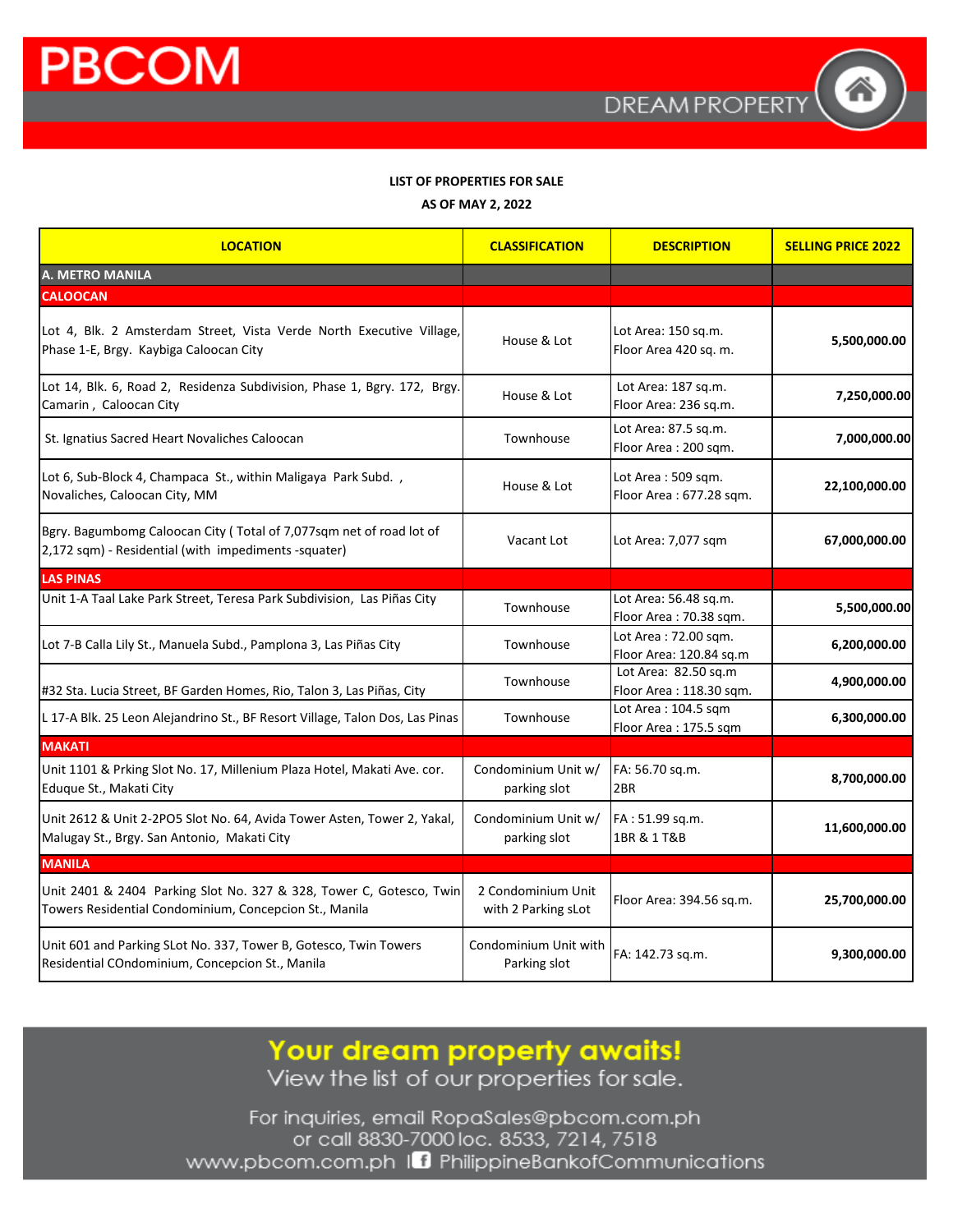**DREAMPROPERT** 

| <b>LOCATION</b>                                                                                                                                                              | <b>CLASSIFICATION</b>                 | <b>DESCRIPTION</b>                                                    | <b>SELLING PRICE 2022</b> |
|------------------------------------------------------------------------------------------------------------------------------------------------------------------------------|---------------------------------------|-----------------------------------------------------------------------|---------------------------|
| <b>MANDALUYONG</b>                                                                                                                                                           |                                       |                                                                       |                           |
| Unit 708 and Parking Slot No. B1-102, Globe Telecom 2, Pioneer<br>Highlands, North Podium, Pioneer Corporate Center, Pioneer Avenue cor.<br>Madison Street, Mandaluyong City | Parking sLot                          | Condominium Unit with FA: 135.47 sq.m. / Parking<br>Area 12.5 sq.m.   | 14,060,000.00             |
| Unit 612 and Parking Slot No. B1-103, Globe Telecom 2, Pioneer<br>Highlands, North Podium, Pioneer Corporate Center, Pioneer Avenue cor.<br>Madison Street, Mandaluyong City | Parking sLot                          | Condominium Unit with FA: 151.95 sq.m. / Parking<br>Area 12.5 sq.m.   | 15,692,000.00             |
| Unit 715 and Parking Slot No. B1-140, Globe Telecom 2, Pioneer<br>Highlands, North Podium, Pioneer Corporate Center, Pioneer Avenue cor.<br>Madison Street, Mandaluyong City | Parking sLot                          | Condominium Unit with   FA: 118.43 sq.m. / Parking<br>Area 12.5 sq.m. | 12,410,000.00             |
| Unit 820 and Parking Slot No. B1-113, Globe Telecom 2, Pioneer<br>Highlands, North Podium, Pioneer Corporate Center, Pioneer Avenue cor.<br>Madison Street, Mandaluyong City | Condominium Unit with<br>Parking sLot | FA: 90.40 sq.m. / Parking<br>Area 12.5 sg.m.                          | 9,700,000.00              |
| Unit 618 and Parking Slot No. B1-118, Globe Telecom 2, Pioneer<br>Highlands, North Podium, Pioneer Corporate Center, Pioneer Avenue cor.<br>Madison Street, Mandaluyong City | Parking sLot                          | Condominium Unit with FA: 71.66 sq.m. / Parking<br>Area 12.5 sq.m.    | 7,900,000.00              |
| Unit 620 and Parking Slot No. B1-125, Globe Telecom 2, Pioneer<br>Highlands, North Podium, Pioneer Corporate Center, Pioneer Avenue cor.<br>Madison Street, Mandaluyong City | Parking sLot                          | Condominium Unit with FA: 90.40 sq.m. / Parking<br>Area 12.5 sq.m.    | 9,700,000.00              |
| Unit 621 and Parking Slot No. B1-128, Globe Telecom 2, Pioneer<br>Highlands, North Podium, Pioneer Corporate Center, Pioneer Avenue cor.<br>Madison Street, Mandaluyong City | Parking sLot                          | Condominium Unit with FA: 90.40 sq.m. / Parking<br>Area 12.5 sq.m.    | 9,700,000.00              |
| Unit 706 and Parking Slot No. B1-145, Globe Telecom 2, Pioneer<br>Highlands, North Podium, Pioneer Corporate Center, Pioneer Avenue cor.<br>Madison Street, Mandaluyong City | Parking sLot                          | Condominium Unit with FA: 102.46 sq.m. / Parking<br>Area 12.5 sq.m.   | 10,870,000.00             |
| Unit 707 and Parking Slot No. B1-146, Globe Telecom 2, Pioneer<br>Highlands, North Podium, Pioneer Corporate Center, Pioneer Avenue cor.<br>Madison Street, Mandaluyong City | Parking sLot                          | Condominium Unit with FA: 133.11 sq.m. / Parking<br>Area 12.5 sq.m.   | 13,850,000.00             |
| Unit 613 and Parking Slot No. B1-153, Globe Telecom 2, Pioneer<br>Highlands, North Podium, Pioneer Corporate Center, Pioneer Avenue cor.<br>Madison Street, Mandaluyong City | Parking sLot                          | Condominium Unit with FA: 216.27 sq.m. / Parking<br>Area 12.5 sq.m.   | 21,840,000.00             |

Your dream property awaits!<br>View the list of our properties for sale.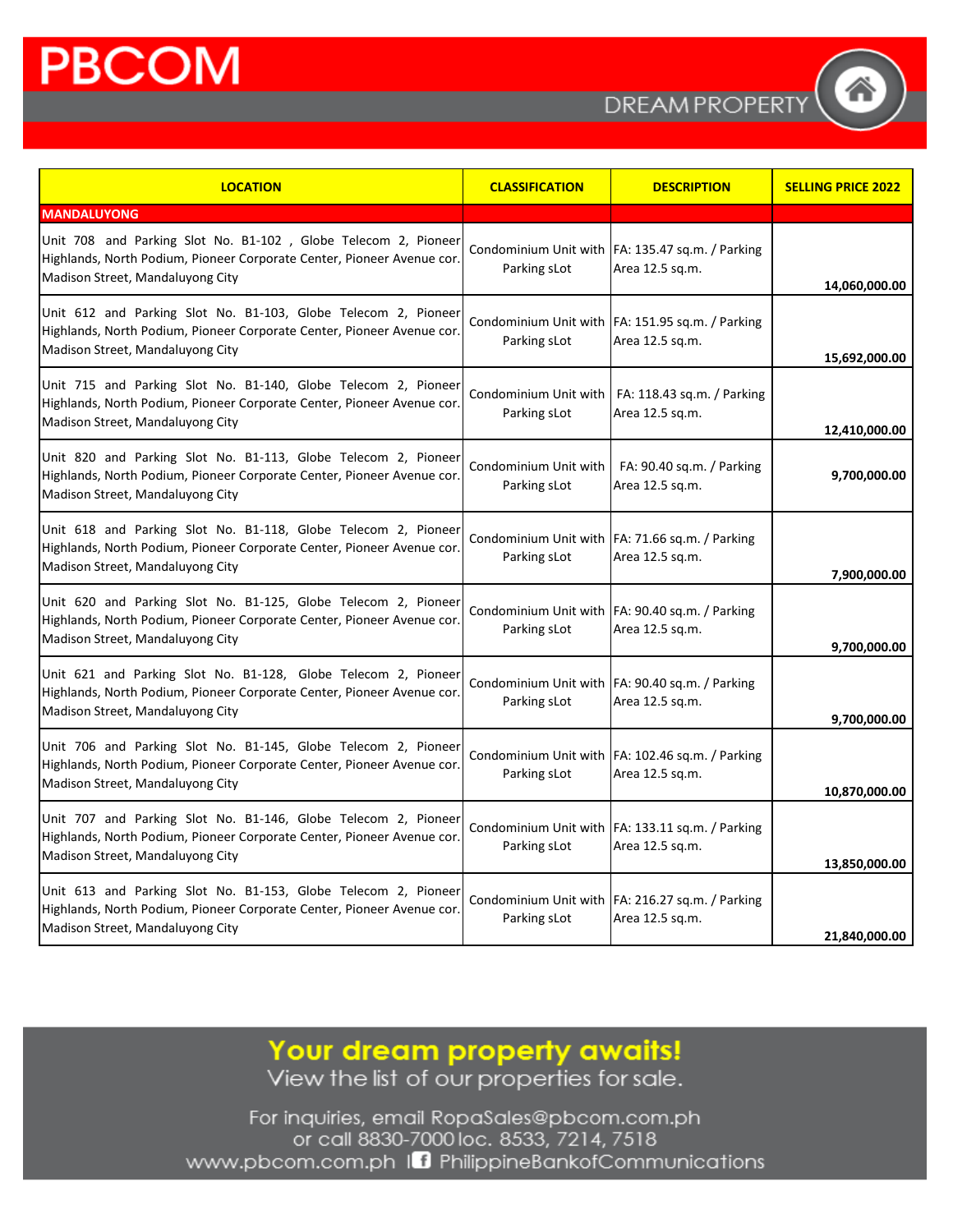**DREAMPROPERT** 

| <b>LOCATION</b>                                                                                                                                      | <b>CLASSIFICATION</b>               | <b>DESCRIPTION</b>                                                  | <b>SELLING PRICE 2022</b> |
|------------------------------------------------------------------------------------------------------------------------------------------------------|-------------------------------------|---------------------------------------------------------------------|---------------------------|
| Globe Telecom 2, Pioneer Highlands, North Podium, Pioneer Corporate<br>Center, Pioneer Avenue cor. Madison Street, Mandaluyong City                  | Parking Slot                        | B1-155 / FA: 12.50 sq.m. /<br>Parking Slot,                         | 1,170,000.00              |
| Unit B2306, BSA Twin Tower Condominium, St. Francis St., Mandaluyong<br>City                                                                         | Condominium Unit                    | Floor Area: 40.90 sqm.<br>1BR, 1 T&B and storage<br>room            | 6,000,000.00              |
| <b>MARIKINA</b>                                                                                                                                      |                                     |                                                                     |                           |
| Lot 12, 14 & 15 Champaca St. El Rosario Village, Parang, Marikina City                                                                               | Vacant Lot                          | Lot Area: 612 sq.m                                                  | 12,000,000.00             |
| <b>MUNTINLUPA</b>                                                                                                                                    |                                     |                                                                     |                           |
| Lot 348-B-1-L-5-C Manga Street Lakeview Homes 1 National Road,<br>Putatan, Muntinlupa City                                                           | House & Lot                         | Lot Area -200 sq.m. / Floor<br>Area - 154.90                        | 4,000,000.00              |
| <b>PARANAQUE</b>                                                                                                                                     |                                     |                                                                     |                           |
| Lot 4 Blk. 15, Ipil St., Pag-Ibig Multinational, Paranaque City                                                                                      | House & Lot                         | Lot Area : 150 sq.m. /<br>Floor Area: 213 sqm<br>(3)<br>BR & 3 T&B) | 15,000,000.00             |
| Block 3, Lot 3. Equity Homes 1, Xylo Street, San Antonio, Parañaque City                                                                             | House & Lot                         | Lot Area: 150 sq.m. / Floor<br>Area: 215.28 sqm.                    | 5,250,000.00              |
| Unit 513 5th Floor with Drying Area, Building C (Bogor Building) RAYA<br>Garden Condominium, West Service Road, Barangay Merville, Paranaque<br>City | Condominium Unit                    | Floor Area: 49.50 sqm. /<br>Drying Area: 7.00 sqm.                  | 3,800,000.00              |
| Unit 514 5th Floor with Drying Area, Building C (Bogor Building) RAYA<br>Garden Condominium, West Service Road, Barangay Merville, Paranaque<br>City | Condominium Unit                    | Floor Area: 57.00 sqm. /<br>Drying Area: 7.00 sqm.                  | 4,300,000.00              |
| Red Flower Compound, Elizabeth Drive, Barangay Sun Valley, Parañaque<br>City, Metro Manila                                                           | Industrial Lot with<br>improvements | LA: 12,832.80 sqm.<br>FA:<br>8,746 sqm.                             | 420,000,000.00            |
| <b>PASAY</b>                                                                                                                                         |                                     |                                                                     |                           |
| Unit 1101, 11th Flr. Marbella I Condominium, Roxas Blvd., Bgy. San<br>Roque, Pasay City                                                              | Condominium Unit                    | FA:192 sq.m<br>2BR & 2 T&B                                          | 11,300,000.00             |
| Unit 3105, 31st Floor, Tower 3, Avida, Towers Prime Taft, Brgy. 36, Zone<br>3, Pasay City                                                            | Condominium Unit<br>(Studio Type)   | Floor Aarea: 22.40 sq.m                                             | 4,500,000.00              |
| <b>PASIG</b>                                                                                                                                         |                                     |                                                                     |                           |
| Lot 6-C Madrid Executive Villas, Trinidad Homes Subd., Brgy. Manggahan,<br>Pasig City                                                                | Townhouse                           | Lot Area: 99.00 sq.m                                                | 6,000,000.00              |
| Units G-1, Ist Floor, Hillcrest Condo Residences, Barangay Bagong Ilog,<br>Pasig city, Metro Manita                                                  | Condominium Unit                    | Floor Area: 27.75 sq.m                                              | 3,650,000.00              |
| Units G-2, lst Floor, Hillcrest condo Residences, Barangay Bagong llog,<br>Pasig city, Metro Manita                                                  | Condominium Unit                    | Floor Area 30.81 sqm                                                | 4,100,000.00              |
| Units G-3, lst Floor, Hillcrest condo Residences, Barangay Bagong llog,<br>Pasig city, Metro Manita                                                  | Condominium Unit                    | Floor Area 47.10 sqm                                                | 6,100,000.00              |
| Unit 30N ADB Tower, ADB Ave., Ortigas Center, Pasig City                                                                                             | Condominium Unit                    | Floor Area: 24 sqm                                                  | 3,500,000.00              |

Your dream property awaits!<br>View the list of our properties for sale.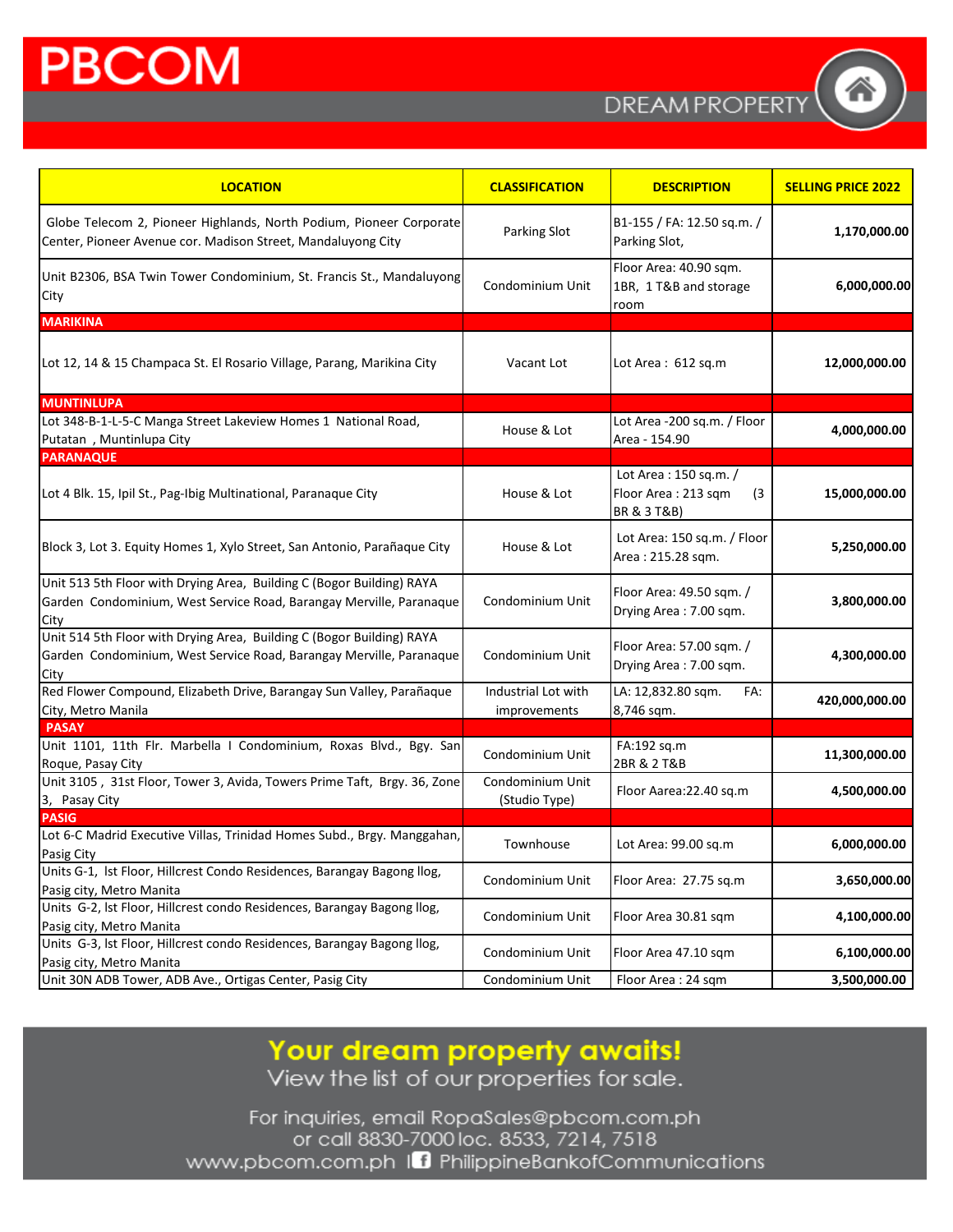**DREAM PROPERT** 

| <b>LOCATION</b>                                                                                                         | <b>CLASSIFICATION</b> | <b>DESCRIPTION</b>                                        | <b>SELLING PRICE 2022</b> |
|-------------------------------------------------------------------------------------------------------------------------|-----------------------|-----------------------------------------------------------|---------------------------|
| <b>QUEZON CITY</b>                                                                                                      |                       |                                                           |                           |
| Cluster 3, Unit No. 23, Type D, Cathedral Heights Condominium, Sta.<br>Ignacia Street, Barangay Kalusugan, Quezon City  | Townhouse             | Floor Area: 194.99 sqm.<br>3BR, 3 T&B and 2 car<br>garage | 18,800,000.00             |
| Cluster 7, Unit No. 57, Type E, Cathedral Heights Condominium, Sta.<br>Ignacia Street, Barangay Kalusugan, Quezon City  | Townhouse             | Floor Area: 186 sqm.<br>3BR & 3 T&B                       | 17,900,000.00             |
| Cluster 9, Unit No. 70, Type E, Cathedral Heights Condominium, Sta.<br>Ignacia Street, Barangay Kalusugan, Quezon City  | Townhouse             | Floor Area: 186 sqm.<br>3BR & 3 T&B                       | 17,900,000.00             |
| Cluster 10, Unit No. 79, Type F, Cathedral Heights Condominium, Sta.<br>Ignacia Street, Barangay Kalusugan, Quezon City | Townhouse             | Floor Area: 144.80 sqm.<br>2BR and 2 T&B                  | 13,950,000.00             |
| No. 18 Lising Street, Rema Village, Brgy. Tandang Sora, Quezon City                                                     | Lot with Improvements | Lot Area: 321.00 sq.m. /<br>Floor Area: 616 sq. m.        | 24,500,000.00             |
| Unit 7-A26, Victoria Tower A, Panay Ave. cor. Timog Ave., Paligsahan,<br>Gen. Roxas, Quezon City                        | Condominium Unit      | Floor Area: 53.39 sq. m                                   | 5,200,000.00              |
| 1-BR Condo Unit 2509, Francesca Royal Condominium, Old Sauyo Rd.<br>near Mindanao Ave., Quezon City                     | Condominium Unit      | Floor Area: 42.50 sq. m                                   | 3,400,000.00              |
| 1-BR Condo Unit 2512-B, Francesca Royal Condominium, Old Sauyo Rd.<br>near Mindanao Ave., Quezon City                   | Condominium Unit      | Floor Area: 49.80 sq. m                                   | 3,950,000.00              |
| 1-BR Condo Unit 2614, Francesca Royal Condominium, Old Sauyo Rd.<br>near Mindanao Ave., Quezon City                     | Condominium Unit      | Floor Area: 45.85 sq.n                                    | 3,600,000.00              |
| 1-BR Condo Unit 3709, Francesca Royal Condominium, Old Sauyo Rd.<br>near Mindanao Ave., Quezon City                     | Condominium Unit      | Floor Aarea: 57.96 sqm                                    | 4,600,000.00              |
| 1-BR Condo Unit 3717, Francesca Royal Condominium, Old Sauyo Rd.<br>near Mindanao Ave., Quezon City                     | Condominium Unit      | Floor Area: 43.17 sq. m                                   | 3,400,000.00              |
| 1-BR Condo Unit 3719, Francesca Royal Condominium, Old Sauyo Rd.<br>near Mindanao Ave., Quezon City                     | Condominium Unit      | Floor Area: 43.17 sq.m                                    | 3,400,000.00              |
| 1-BR Condo Unit 3723, Francesca Royal Condominium, Old Sauyo Rd.<br>near Mindanao Ave., Quezon City                     | Condominium Unit      | Floor Area: 55.12 sq. m                                   | 4,400,000.00              |
| 1-BR Condo Unit 3804, Francesca Royal Condominium, Old Sauyo Rd.<br>near Mindanao Ave., Quezon City                     | Condominium Unit      | Floor Area: 37.03 sq.m                                    | 3,000,000.00              |
| 1-BR Condo Unit 3806, Francesca Royal Condominium, Old Sauyo Rd.<br>near Mindanao Ave., Quezon City                     | Condominium Unit      | Floor Area: 36.74 sq.m                                    | 3,000,000.00              |
| 1-BR Condo Unit 3807, Francesca Royal Condominium, Old Sauyo Rd.<br>near Mindanao Ave., Quezon City                     | Condominium Unit      | Floor Area: 45.90 sqm.                                    | 3,600,000.00              |
| Unit No. 34F & 34G Eastwood Excelsior Tower 2, City Cyber Park Quezon<br>City                                           | Condominium Unit      | Floor Area: 73 sq.m.                                      | 8,800,000.00              |

Your dream property awaits!<br>View the list of our properties for sale.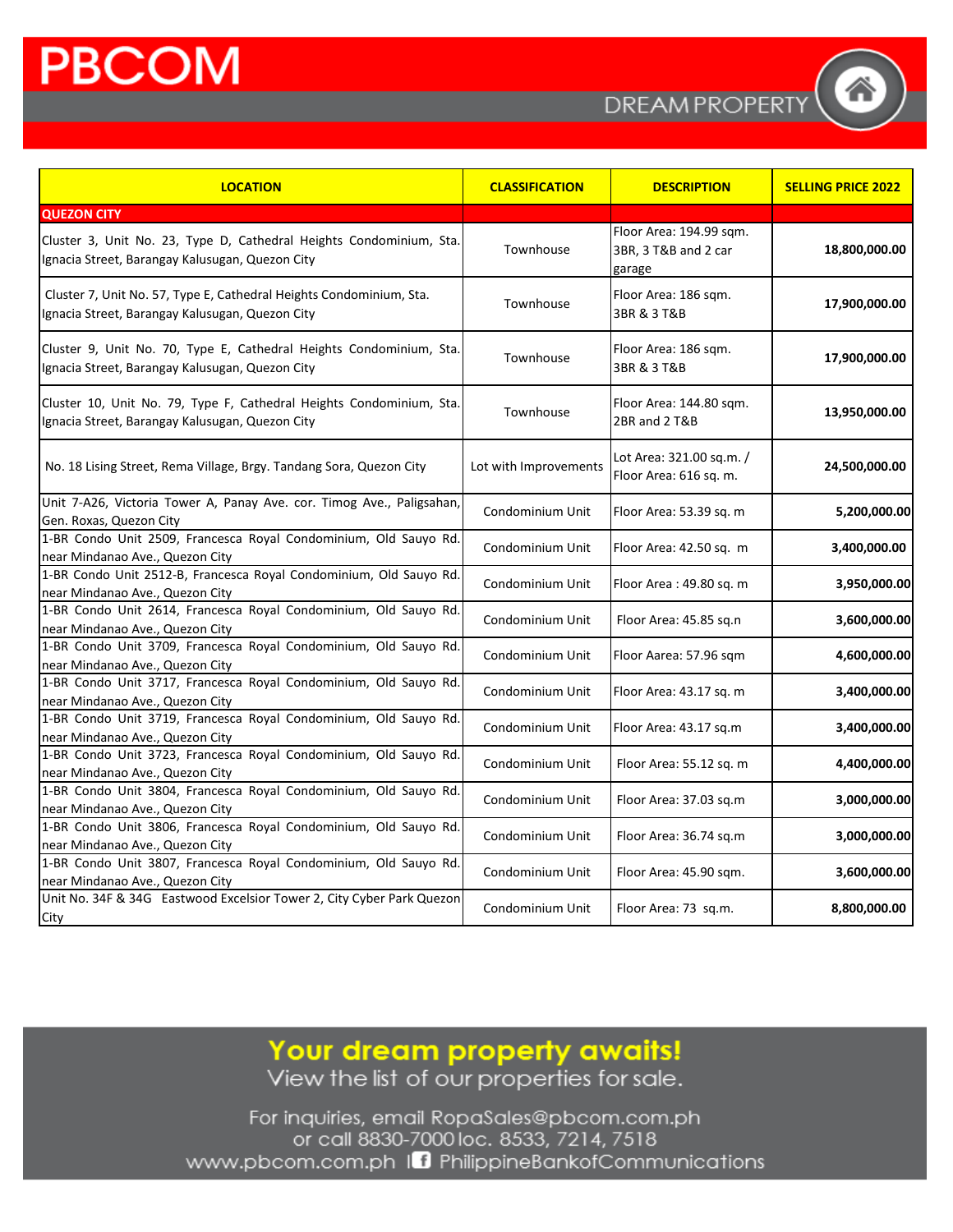**DREAMPROPERT** 

| <b>LOCATION</b>                                                                                                                                            | <b>CLASSIFICATION</b>                                  | <b>DESCRIPTION</b>                                     | <b>SELLING PRICE 2022</b> |
|------------------------------------------------------------------------------------------------------------------------------------------------------------|--------------------------------------------------------|--------------------------------------------------------|---------------------------|
| Rosemont Tower Condominium, Panay Ave. Brgy. Paligsahan Quezon City                                                                                        | Condominium Unit with Lot Area: 161.69<br>Parking sLot | 3BR and 2 T&B                                          | 15,360,000.00             |
| Lot 7, Bock 6, Mahogany St., Rainbow Homes 2, San Bartolome,<br>Novaliches, Quezon City                                                                    | House & Lot                                            | Lot Area: 90 sqm and Floor<br>Area: 179.50 sqm         | 5,100,000.00              |
| Lot 509-D-2, Quirino Highway Brgy. Gulod, Novaliches Quezon City                                                                                           | Lot with Improvements                                  | Lot Area: 477.50 sq. m.;<br>Floor Area: 509.40 sqm.    | 57,000,000.00             |
| <b>TAGUIG</b>                                                                                                                                              |                                                        |                                                        |                           |
| The Heritage Park, Fort Bonifacio, Taguig, Metro Manila                                                                                                    | <b>Memorial Estates</b>                                | Lot No. 04E00119; Lot<br>Area: 96.00 sqm.              | 46,000,000.00             |
| The Heritage Park, Fort Bonifacio, Taguig, Metro Manila                                                                                                    | <b>Memorial Estates</b>                                | Lot No. 04E00118 ; Lot<br>Area: 60.00 sqm.             | 29,000,000.00             |
| Cluster 2- Unit No. 1D No. 11 & Parking Area No. 11, upper ground floor<br>of 115 Mckinley Hills Garden, upper Mckinley Road, Fort Bonifacio<br>Taguig, MM | Condominium Unit &<br>Parking Slot                     | Floor Area 130 sqm.<br>2BR, 2 T&B and maids<br>quarter | 28,500,000.00             |
| <b>B. LUZON PROVINCIAL</b>                                                                                                                                 |                                                        |                                                        |                           |
| <b>ANTIPOLO</b>                                                                                                                                            |                                                        |                                                        |                           |
| 5606-H ALONG Exisitng Road, Brgy, San Roque Antipolo City                                                                                                  | Vacant Lot                                             | Lot Area: 370 sq. m.                                   | 2,100,000.00              |
| <b>BATAAN</b><br>(special residential vacant lot) with and area of 107,310 sq.m. located at                                                                |                                                        |                                                        |                           |
| Barangay Mabayo, Morong Bataan                                                                                                                             | Vacant Lot                                             | Lot Area: 107,310 sqm                                  | 200,000,000.00            |
| <b>BATANGAS</b>                                                                                                                                            |                                                        |                                                        |                           |
| Lot 1, Blk. 10, Lipa Royale Estate Subd., Phase III, Brgy. Inusloban, Lipa<br>City                                                                         | <b>Residential Vacant Lot</b>                          | Lot Area: 235 sq.m.                                    | 1,974,000.00              |
| Lot 2, Blk. 10, Lipa Royale Estate Subd., Phase III, Brgy. Inusloban, Lipa<br>City                                                                         | <b>Residential Vacant Lot</b>                          | Lot Area: 150 sq.m.                                    | 1,260,000.00              |
| Lot 3, Blk. 10, Lipa Royale Estate Subd., Phase III, Brgy. Inusloban, Lipa<br>City                                                                         | Residential Vacant Lot                                 | Lot Area: 150 sq.m.                                    | 1,260,000.00              |
| Lot 11, Blk. 10, Lipa Royale Estate Subd., Phase III, Brgy. Inusloban, Lipa<br>City                                                                        | <b>Residential Vacant Lot</b>                          | Lot rea: 288 sq.m.                                     | 2,419,200.00              |
| Lot 19, Blk. 10, Lipa Royale Estate Subd., Phase III, Brgy. Inusloban, Lipa<br>City                                                                        | <b>Residential Vacant Lot</b>                          | Lot Area: 196 sq.m.                                    | 1,646,400.00              |
| Lot 20, Blk. 10, Lipa Royale Estate Subd., Phase III, Brgy. Inusloban, Lipa<br>City                                                                        | Residential Vacant Lot                                 | Lot Area: 228 sq.m.                                    | 1,915,200.00              |
| Lot 22, Blk. 10, Lipa Royale Estate Subd., Phase III, Brgy. Inusloban, Lipa<br>City                                                                        | Residential Vacant Lot                                 | Lot Area: 153 sq.m.                                    | 1,285,200.00              |
| Lot 24, Blk. 10, Lipa Royale Estate Subd., Phase III, Brgy. Inusloban, Lipa<br>City                                                                        | Residential Vacant Lot                                 | Lot Area: 178 sq.m.                                    | 1,495,200.00              |
| Lot 25, Blk. 10, at Lipa Royale Estate Subd., Phase III, Brgy. Inusloban, Lipa<br>City                                                                     | Residential Vacant Lot                                 | Lot Area: 154 sq.m.                                    | 1,293,600.00              |

Your dream property awaits!<br>View the list of our properties for sale.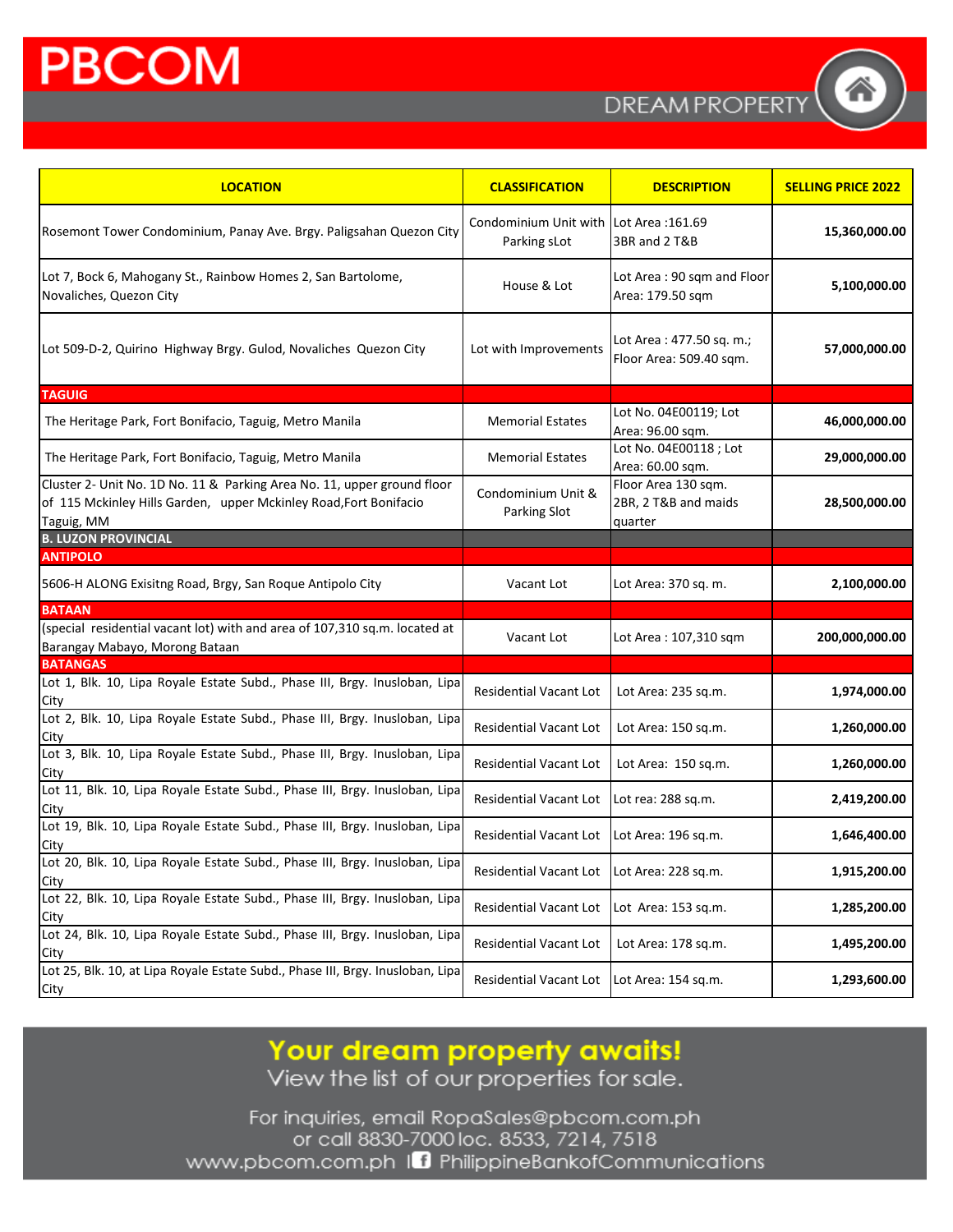| <b>LOCATION</b>                                                                                                         | <b>CLASSIFICATION</b>         | <b>DESCRIPTION</b>                                                | <b>SELLING PRICE 2022</b> |
|-------------------------------------------------------------------------------------------------------------------------|-------------------------------|-------------------------------------------------------------------|---------------------------|
| Lot 26, Blk. 10, Lipa Royale Estate Subd., Phase III, Brgy. Inusloban, Lipa<br>City                                     | <b>Residential Vacant Lot</b> | Lot Area: 162 sq.m.                                               | 1,360,800.00              |
| Lot 27, Blk. 10, Lipa Royale Estate Subd., Phase III, Brgy. Inusloban, Lipa<br>City                                     | <b>Residential Vacant Lot</b> | Lot Area: 161 sq.m.                                               | 1,352,400.00              |
| Lot 28, Blk. 10, Lipa Royale Estate Subd., Phase III, Brgy. Inusloban, Lipa<br>City                                     | <b>Residential Vacant Lot</b> | Lot Area: 166 sq.m.                                               | 1,394,400.00              |
| Lot 29, Blk. 10, Lipa Royale Estate Subd., Phase III, Brgy. Inusloban, Lipa<br>City                                     | <b>Residential Vacant Lot</b> | Lot Area: 154 sq.m.                                               | 1,293,600.00              |
| Lot 34, Blk. 10, Lipa Royale Estate Subd., Phase III, Brgy. Inusloban, Lipa<br>City                                     | <b>Residential Vacant Lot</b> | Lot Area: 209 sq.m.                                               | 1,755,600.00              |
| Lot 35, Blk. 10, Lipa Royale Estate Subd., Phase III, Brgy. Inusloban, Lipa<br>City                                     | <b>Residential Vacant Lot</b> | Lot Area: 323 sq.m.                                               | 2,713,200.00              |
| Lot 36, Blk. 10, Lipa Royale Estate Subd., Phase III, Brgy. Inusloban, Lipa<br>City                                     | <b>Residential Vacant Lot</b> | Lot Area: 217 sq.m.                                               | 1,822,800.00              |
| Lot 43, Blk. 10, Lipa Royale Estate Subd., Phase III, Brgy. Inusloban, Lipa<br>City                                     | <b>Residential Vacant Lot</b> | Lot Area: 213 sq.m.                                               | 1,789,200.00              |
| No. 172 along east side of Barangay Road, Brgy. Muzon, San Juan,<br><b>Batangas</b>                                     | <b>Residential Vacant Lot</b> | Lot Area: 10,466 sq.m. / -<br>Two (2) adjoining parcel of<br>lots | 17,000,000.00             |
| Lot 10, Provincial Road, Brgy. Matipok, Calaca, Batangas                                                                | Vacant Lot                    | Lot Area: 5, 173 sq.m.                                            | 8,500,000.00              |
| <b>BULACAN</b>                                                                                                          |                               |                                                                   |                           |
| Lot 10, Black 7-A Poseidon St. Road Lot 4, St. Michael Subd. Brgy. Lias,<br>Meycauayan Bulacan                          | House & Lot                   | Lot Area: 251 sq. m.; Floor<br>Area: 297.45 sqm.                  | 7,000,000.00              |
| Located at Lot 10 and 11, Block 9, Road Lot 6, Rocka Village II, Phase 5,<br>Brgy. Tabang, Plaridel Bulacan             | House & Lot                   | Lot Area: 114.00 sq.m.;<br>Floor Area: 251.32 sqm.                | 5,800,000.00              |
| <b>CABANATUAN</b>                                                                                                       |                               |                                                                   |                           |
| Sacred Heart Subdivision, Brgy. Kalikid Norte, Cabanatuan City, Nueva<br>Ecija                                          | Residential Vacant Lot        | Various Residential Lots,<br>(214 titles) 26,010 sqm.             | 52,000,000.00             |
| <b>CAVITE</b>                                                                                                           |                               |                                                                   |                           |
| Lot 4, Blk. 37 Blueflag St., P2, Orchard Golf & Country Club, Residential<br>Estates, Bgy. Salitran, Dasmariñas, Cavite | Vacant Lot                    | Lot Area: 427 sq.m.                                               | 9,400,000.00              |
| Lot 5, Blk. 2 Las Quintas Subdivision (Phase II), Puerto Azul, Barangay<br>Sapang I, Ternate, Cavite                    | <b>Residential Vacant Lot</b> | Lot Area: 500 sq.m.                                               | 3,000,000.00              |
| Lot 38, Blk. 2, Las Quintas Subdivision (Phase II), Puerto Azul, Barangay<br>Sapang I, Ternate, Cavite                  | <b>Residential Vacant Lot</b> | Lot Area: 300 sq.m.                                               | 2,100,000.00              |
| Santol Street, Lots 5 Meadowwods Residences, Meadowoods Executive<br>Village, Phase 4-C, Mambog IV, Bacoor Cavite       | Townhouse                     | Floor Area: 48 sq.m.                                              | 3,330,000.00              |

Your dream property awaits!<br>View the list of our properties for sale.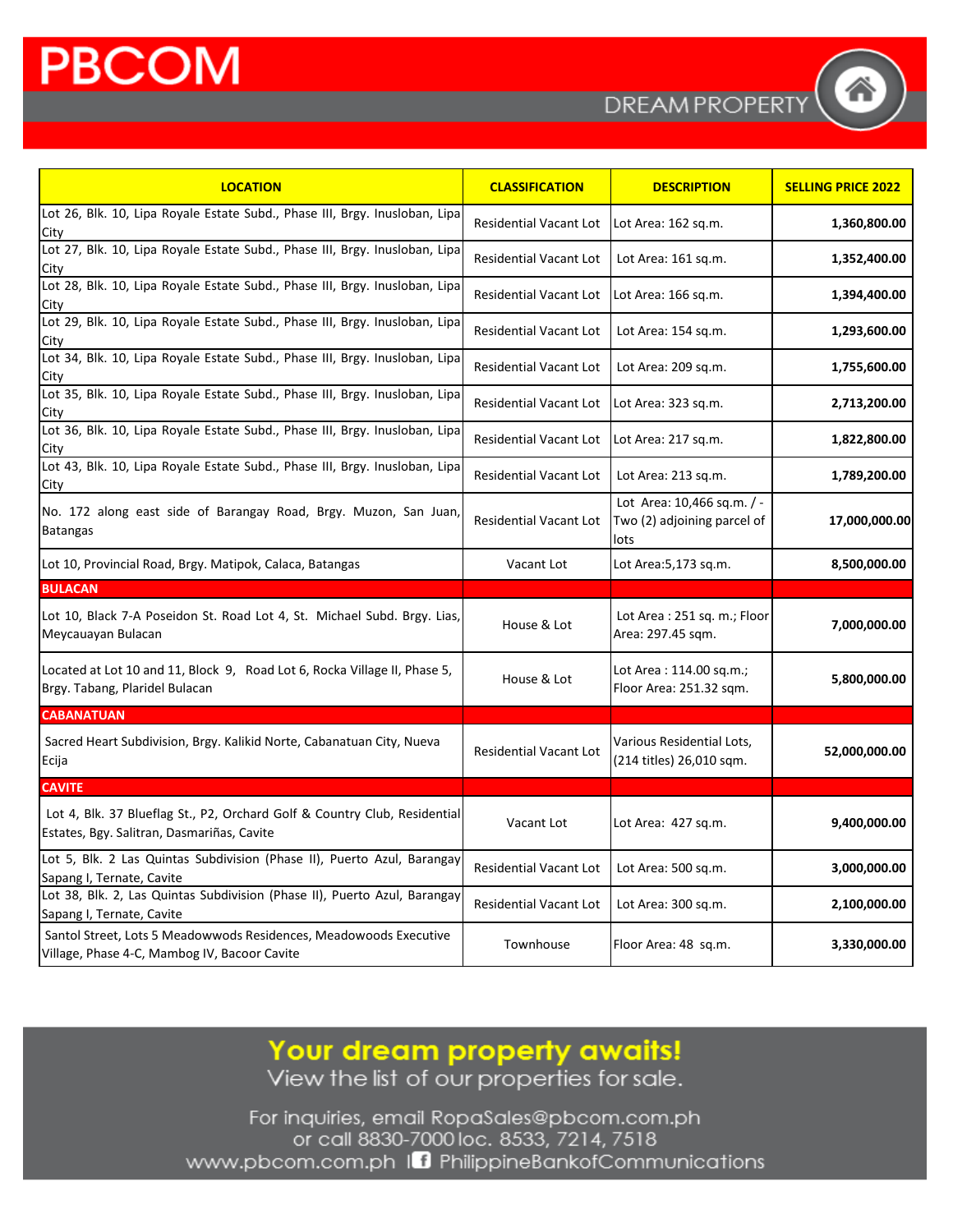**DREAM PROPERT** 

| <b>LOCATION</b>                                                                                                   | <b>CLASSIFICATION</b>                            | <b>DESCRIPTION</b>                                   | <b>SELLING PRICE 2022</b> |
|-------------------------------------------------------------------------------------------------------------------|--------------------------------------------------|------------------------------------------------------|---------------------------|
| Santol Street, Lots 6 Meadowwods Residences, Meadowoods Executive<br>Village, Phase 4-C, Mambog IV, Bacoor Cavite | Townhouse                                        | Floor Area: 48 sq.m.                                 | 3,330,000.00              |
| Lot 14, Block 7, Magdiwang Subdivision, Mambog, Molino II, Bacoor,<br>Cavite                                      | House & Lot                                      | Lot Area: 180sq.m.; Floor<br>Area: 217.00 sqm        | 4,200,000.00              |
| Philippines St., Sarreal Vill., Phase 2, Brgy. Bucandala 2, Imus City, Cavite                                     | Lot with Improvements                            | Lot Area 1,150.00 sqm. /<br>Floor Area: 1,905.00 sqm | 32,000,000.00             |
| Lot 8, Blok 19B, Sweet Pea, Greenwoods Heighst Subd., Phase 2B,<br>Paliparan I, Dasmariñas Cavite                 | House & Lot                                      | Lot Area: 150.00 sq. m.<br>Floor Area: 235.00 sqm    | 6,800,000.00              |
| Unit 501 5th Floor, Serin East Tagaytay Tower 1, Brgy. Silang Crossing<br>East, Tagaytay City, Cavite             | Condo Unit                                       | Floor Area: 70.00 sqm.<br>2 BR with Balcony          | 11,500,000.00             |
| Brgy. Mendez Junction, Tagaytay City, Cavite                                                                      | Vacant Lot                                       | Lot Area: 5,087 sqm.                                 | 45,000,000.00             |
| Studio Condo, Unit 502 5th Flor Serin East Tagaytay Tower 1, Brgy.<br>Silang Crossing East, Tagaytay City, Cavite | Condominium Unit<br>(Studio Type)                | Floor Area: 22.40 sq.m.                              | 4,200,000.00              |
| <b>LAGUNA</b>                                                                                                     |                                                  |                                                      |                           |
| Sta. Cruz-Calumpang Road, w/in Barangay Oogong, Municipality of<br>Laguna                                         |                                                  | Lot Area: 36,947sq.m. FA:<br>8,518.10 sqm            |                           |
| Sta.Cruz-Calumpang Rd., Bo. Oogong, Sta. Cruz, Laguna                                                             | Industrial/Agricultural<br>Lot with Improvements | Lot Area: 66,080 SQ.M.                               | 110,000,000.00            |
| Lot 68, Blk. 1, Lago Vista, Executive Village, Barangay Pansol, Calamba,<br>Laguna                                | Residential Vacant Lot                           | Lot Area ; 173 sq.m                                  | 1,650,000.00              |
| Lot 69, Blk. 1, Lago Vista, Executive Village, Barangay Pansol, Calamba<br>Laguna                                 | <b>Residential Vacant Lot</b>                    | Lot Area: 249 sq.m.                                  | 2,370,000.00              |
| Lot 70, Blk. 1, Lago Vista, Executive Village, Barangay Pansol, Calamba,<br>Laguna                                | <b>Residential Vacant Lot</b>                    | Lot Area: 133 sq.m.                                  | 1,270,000.00              |
| Lot 71, Blk. 1, Lago Vista, Executive Village, Barangay Pansol, Calamba<br>Laguna                                 | <b>Residential Vacant Lot</b>                    | Lot Area: 147 sq.m.                                  | 1,400,000.00              |
| Lot 72, Blk. 1, Lago Vista, Executive Village, Barangay Pansol, Calamba<br>Laguna                                 | <b>Residential Vacant Lot</b>                    | Lot Area: 183 sq.m.                                  | 1,750,000.00              |
| Lot 73, Blk. 1, Lago Vista, Executive Village, Barangay Pansol, Calamba,<br>Laguna                                | <b>Residential Vacant Lot</b>                    | Lot Area: 247 sq.m.                                  | 2,350,000.00              |
| Blk 10 Lot 1,2,4 & 6 Olympia Ave., cor. Rowing St., Villa Olympia Phs 4 San<br>Vicentte, San Pedro City, Laguna   | House & Lot                                      | Lot Area: 714.50 sq.m.;<br>Floor Area: 629.80 sqm.   | 24,000,000.00             |

Your dream property awaits!<br>View the list of our properties for sale.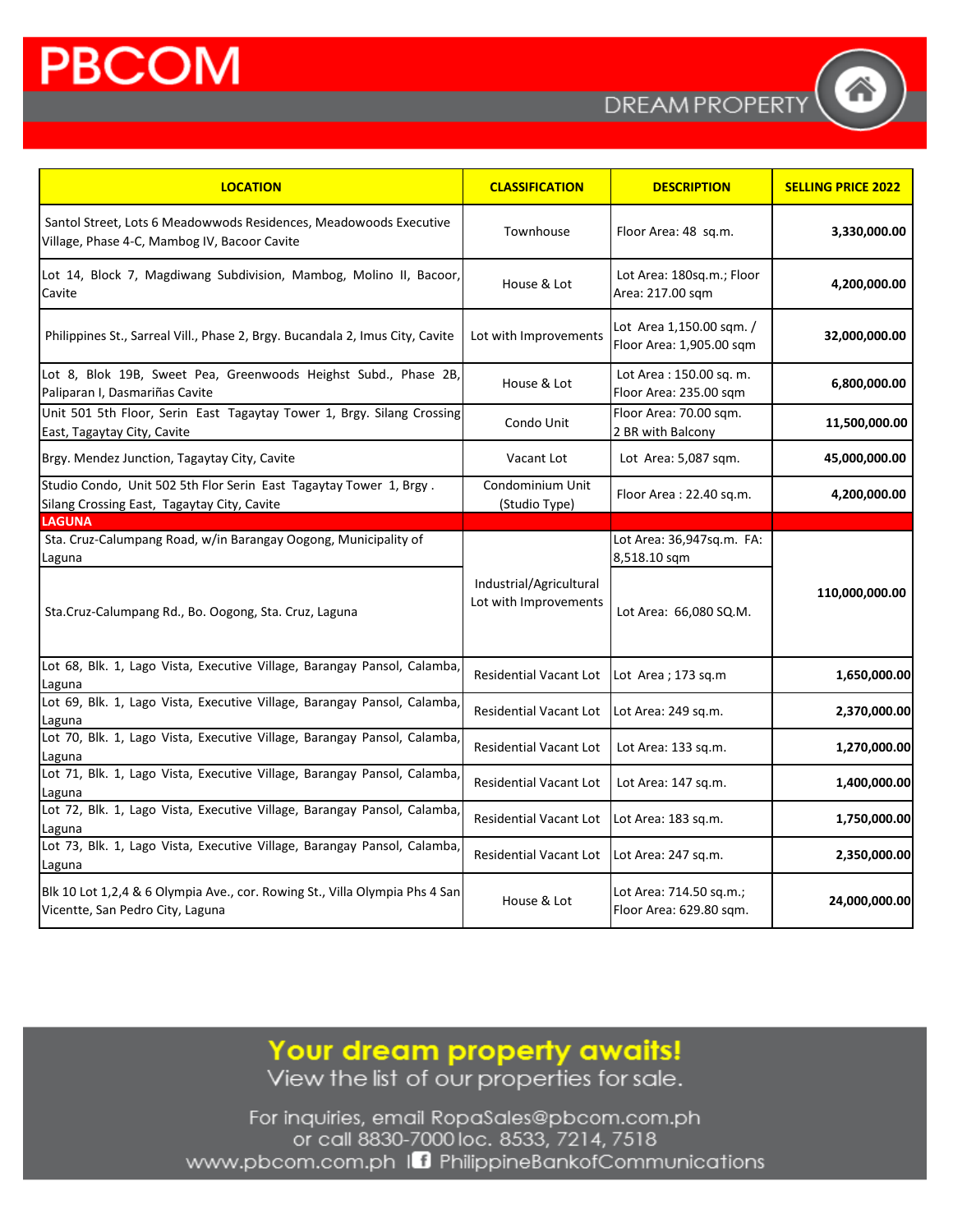**DREAMPROPERT** 

| <b>LOCATION</b>                                                                                                        | <b>CLASSIFICATION</b>                    | <b>DESCRIPTION</b>                                              | <b>SELLING PRICE 2022</b> |
|------------------------------------------------------------------------------------------------------------------------|------------------------------------------|-----------------------------------------------------------------|---------------------------|
| No. 9140, Cadena de Amor St., Dolor Subdivision Brgy. Uno, Calamba City                                                | Institutional/ School<br><b>Building</b> | Lot Area: 780 sq.m.<br>FA:1,089.50 sqm.<br>3<br>storey Building | 43,000,000.00             |
| No. 61 Pearl Street, Adelina Phase 1-A, Barangay San Antonio, San Pedro,<br>Laguna                                     | House & Lot                              | Lot Area: 190.00 sq.m.<br>Floor Area: 190.00 sqm.               | 2,700,000.00              |
| No. 87 (Lot 27, Blk.4) Daniel St., Adelina I, San Antonio, San Pedro Laguna                                            | House & Lot                              | Lot Area: 173 sq.m.<br>Floor Area: 145.00 sqm.                  | 4,000,000.00              |
| Avida Southfield Setting Nuvali, Phase 1, Block 36, Lot 2, Brgy. Canlubang<br>& Majada, Calamba City                   | Vacant Lot                               | Lot Area: 153 sq.m.                                             | 5,200,000.00              |
| Avida Southfield setting Nuvali, Phase 1, Block 39, Lot 15 Elsie St. Brgy.<br>Canlubang & Majada, Calamba City, Laguna | Vacant Lot                               | Lot Area: 140 sq.m.                                             | 4,700,000.00              |
| Avida Southfield Settings Nuvali, Lot 3, Blk. 45, Canlubang, Callamba,<br>laguna                                       | Vacant Lot                               | Lot Area: 188 sq.m.                                             | 6,300,000.00              |
| Avida Southfiled Settings Nuvali, Lot 15, Blk. 1, Canlubang, Calamba,<br>Laguna                                        | Vacant Lot                               | Lot Area: 260 sq.m.                                             | 8,300,000.00              |
| Avida Southfield Settings Nuvali, Lot 19 Blk. 33 Phase 1, Canlubang<br>Laguna                                          | Vacant Lot                               | Lot Area: 148 sq.m.                                             | 5,000,000.00              |
| Avida Southfield setttings, Nuvali, Lot 3 Block 36 Phase 1, Camlubang<br>City, Calamba Laguna                          | Vacant Lot                               | Lot Area: 153 sqm.                                              | 5,200,000.00              |
| Southfields Nuvali, B7 Lot 15, Barangay Canlubang & Majada Calamba<br>Laguna                                           | Vacant Lot                               | Lot Area: 145 sqm                                               | 4,900,000.00              |
| Avida Southfields Settings Nuvali, B41 LOT 15, Brgy. Canlubang &<br>Majada, Calamba Laguna                             | Vacant Lot                               | Lot Area: 134 sqm                                               | 4,500,000.00              |
| Avida Southfields Setting Nuvvali, B30 Lot 12, PH1, Brgy. Canlubang &<br>Majada, Calamba Laguna                        | Vacant Lot                               | Lot Area: 228 sqm                                               | 7,500,000.00              |
| Hillcrest Estates - Nuvali, L20 B29-A, Canlubanng & Majada, Calamba<br>City, Laguna                                    | Vacant Lot                               | Lot Area: 210 sqm                                               | 6,800,000.00              |
| Hillcrest Estates Nuvali, Phase 1, Block 14A, Lot 14 Canlubang Calamba,<br>Laguna                                      | Vacant Lot                               | Lot Area: 256 sq.m.                                             | 8,200,000.00              |
| Hillcrest Estates Nuvali, Lot 1 Blk.28-A Monroe cor Zion St., Canlubang,<br>Calamba Laguna                             | Vacant Lot                               | Lot Area: 295 sq.m.                                             | 9,500,000.00              |
| Hillcrest Estaate Nuvali, B12-A L2 Ph 1 Canlubnag and Majada Calamba<br>Laguna                                         | Vacant Lot                               | Lot Area: 282 sq.m.                                             | 9,100,000.00              |
| <b>NAGA</b>                                                                                                            |                                          |                                                                 |                           |
| Commercial Lot (Vacant) along Panganiban Drive, Brgy. Dinaga, Naga<br>City, Camarines Sur                              | Vacant Lot                               | Lot Area: 201 sqm                                               | 10,000,000.00             |

Your dream property awaits!

View the list of our properties for sale.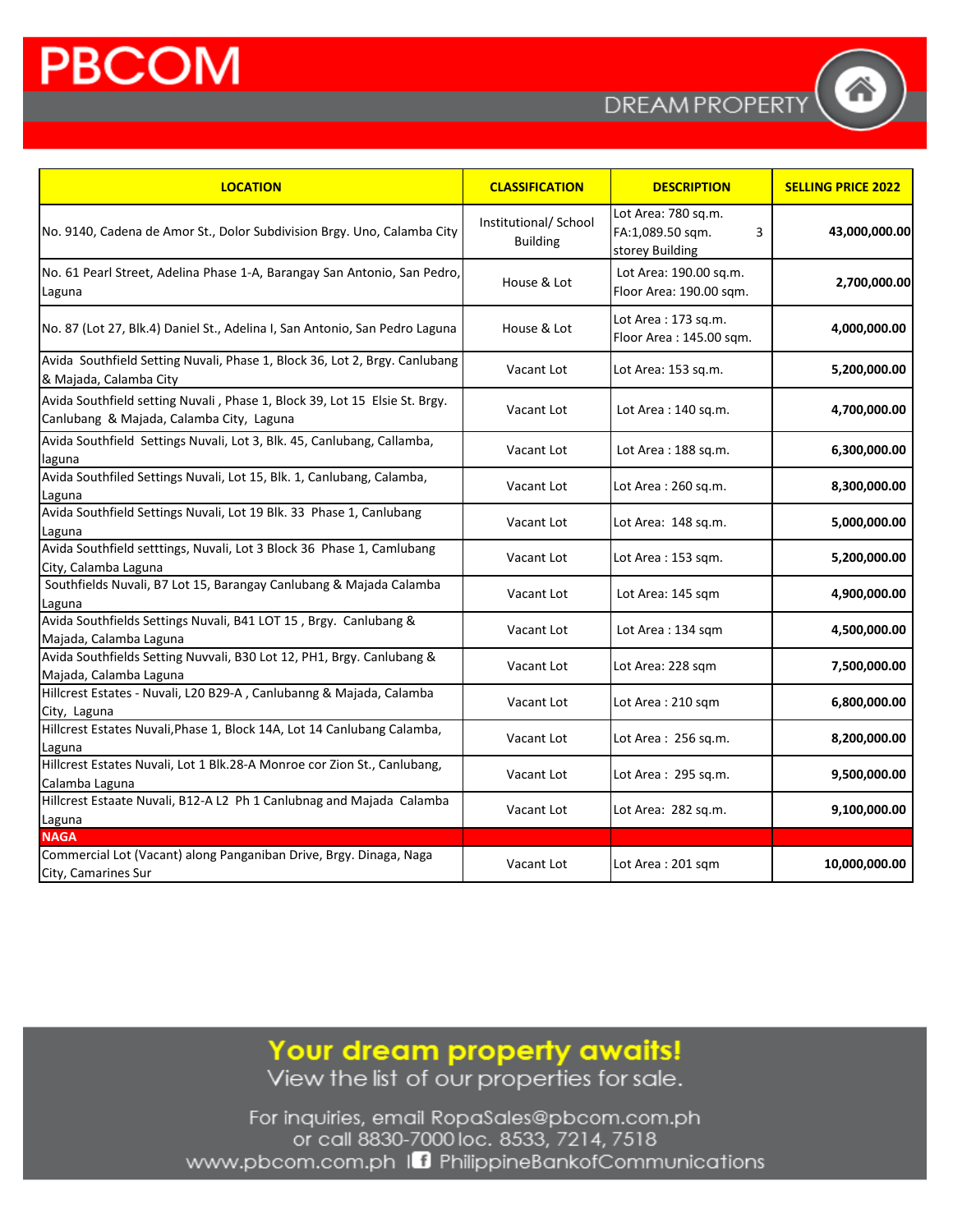**DREAMPROPERT** 

| <b>LOCATION</b>                                                                                                                               | <b>CLASSIFICATION</b>  | <b>DESCRIPTION</b>                                                                                 | <b>SELLING PRICE 2022</b> |
|-----------------------------------------------------------------------------------------------------------------------------------------------|------------------------|----------------------------------------------------------------------------------------------------|---------------------------|
| <b>PAMPANGA</b>                                                                                                                               |                        |                                                                                                    |                           |
| Bgy. Dela Paz (formerly Bgy. San Isidro), Magalang, Pampanga                                                                                  | Lot with Improvements  | Lot Area: 18,434 sq.m.<br>Floor Area: 347 sqm.<br><b>Residential &amp; Office</b><br>buildings     | 32,500,000.00             |
| located at Lot 21 and 23, Block 18, Madrid Street, Metro Clark Homes,<br>Brgy. Mauaque, Mabalacat., Pampanga *                                | House & Lot            | Lot Area: 120.00 sqm;<br>Floor Area: 170.25 sqm.                                                   | 2,300,000.00              |
| Lot 10-B, 1744, Doolittle Street, Hensonville Subdivisioon, Brgy.<br>Malabanias, Angeles City, Pampanga                                       | House & Lot            | Lot Area: 340 sqm<br>Floor Area: 178 sqm.<br>2 Residential Bldg with<br>Swimming pool              | 16,000,000.00             |
| <b>PANGASINAN</b>                                                                                                                             |                        |                                                                                                    |                           |
| A vacant commercial lot with an arrea of 1,251 sqm situated along<br>McAthur Highway, Brgy. Nalsian, Municipality of Calasiao, Pangasinan     | Vacant Lot             | Lot Area: 1,251 sqm.                                                                               | 24,000,000.00             |
| <b>QUEZON PROVINCE</b>                                                                                                                        |                        |                                                                                                    |                           |
| Brgy. Road, Brgy. Bukal, Municipality of Pagbilao, Province of Quezon                                                                         | Lot with Improvements  | Lot Area: 6,905 sq.m Floor<br>Area: 573 sq.m.                                                      | 22,000,000.00             |
| Intertown Homes Subdivision, Bgy. Bukal, Pagbilao, Quezon, Province.<br>Please refer to attached Annex "A" for details                        | Residential Vacant Lot | 97 parcels of land<br>residential vacant lots<br>Please refer to attached<br>Annex "A" for details |                           |
| <b>QUIRINO PROVINCE</b>                                                                                                                       |                        |                                                                                                    |                           |
| Bgy. Road, Brgy. Luttuad, Diffun, Quirino Province                                                                                            | Vacant Lot             | Lot Area: 5,000 sq.m./<br>Irrigated riceland                                                       | 990,000.00                |
| Brgy. Luttuad, Diffun, Quirino                                                                                                                | Vacant Lot             | Lot Area: 5,000 sq.m./<br>Irrigated riceland                                                       | 990,000.00                |
| Brgy. Luttuad, Diffun, Quirino                                                                                                                | Vacant Lot             | Lot Area: 5,000 sq.m /<br>Irrigated riceland                                                       | 990,000.00                |
| <b>C. VIZMIN AREA</b><br><b>AKLAN</b>                                                                                                         |                        |                                                                                                    |                           |
| Unit No. 20-105, Studio C, Villa Sofia Bldg. 20, Fairways and Bluewater,<br>Boracay Island, Sitio Lapus Lapus, Barangay Balabag, Malay, Aklan | Condominium Unit       | Floor Area: 47.60 sq.m./<br>Studio Type                                                            | 9,520,000.00              |
| Unit No. 20-201, Studio A, Villa Sofia Bldg. 20, Fairways and Bluewater,<br>Boracay Island, Sitio Lapus Lapus, Barangay Balabag, Malay, Aklan | Condominium Unit       | Floor Area: 47.69 sq.m./<br>Studio Type                                                            | 9,538,000.00              |
| Unit No. 20-202, Studio B, Villa Sofia, Fairways and Bluewater, Boracay<br>Island, Sitio Lapus Lapus Barangay Balabag, Malay, Aklan           | Condominium Unit       | Floor Area: 60.34 sq.m./<br>Studio Type                                                            | 12,068,000.00             |

Your dream property awaits!<br>View the list of our properties for sale.